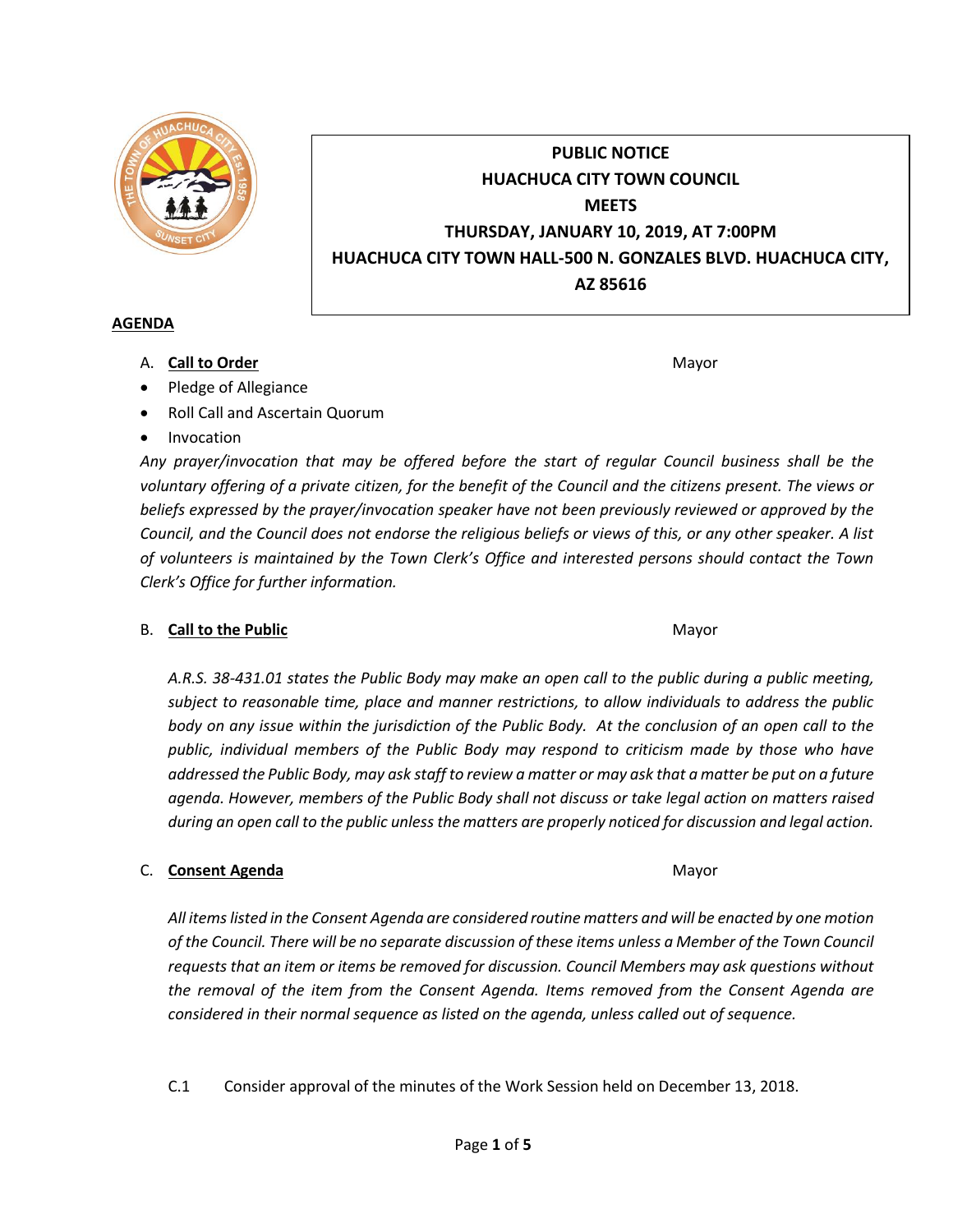- C.2 Consider approval of the minutes of the Regular Council meeting held December 13, 2018.
- C.3 Consider approval of the Invoice Payment Approval Report in the amount of \$ 128,303.23
- C.4 Consider acceptance of letter from HCSC Management, LLC advising their intent to cease operations of the Huachuca City Senior Center.
- C.5 Authorize the declaration as surplus property the following item(s), to be sold by auction or otherwise disposed of in accordance with Town Policy:
	- a. 2005 Ford F250 Pickup VIN/1FTSW20555EB73070
	- b. 2002 GMC/Heil Garbage Truck VIN/1GDP7C1C12J502321
	- c. 1996 Dodge Dump Truck VIN/1B6MC3652TS692711
	- d. 1994 White/GMC Garbage Truck VIN/4V2DAFMDXRN680047
	- e. 323 300 gallon garbage cans
	- f. 186 95 gallon garbage cans

### D. **Unfinished Business before the Council** Mayor

*Public comment will be taken at the beginning of each agenda item, after the subject has been announced by the Mayor and explained by staff. Any citizen who wishes, may speak one time for five minutes on each agenda item before or after Council discussion. Questions from Council Members, however, may be directed to staff or a member of the public through the Mayor at any time.*

- D.1 Discussion and/or Action [Dr. Jim Johnson] Second required reading and Adoption of Ordinance 2019-01, AN ORDINANCE OF THE MAYOR AND TOWN COUNCIL OF THE TOWN OF HUACHUCA CITY, COCHISE COUNTY, ARIZONA, AMENDING THE TOWN CODE TITLE 18 "ZONING," CHAPTER 18.10 "DEFINITIONS" AND CHAPTER 18.100 "SUPPLEMENTAL REGULATIONS," SECTION 18.100.210 "HOME OCCUPATIONS" TO CLARIFY THAT HOME OCCUPATIONS REQUIRE A BUSINESS LICENSE, APPROVAL OF THE BUILDING OFFICIAL AND PERMISSION OF THE PROPERTY OWNER; AND TO PROHIBIT NAIL SALONS, DENTAL OFFICES AND AUTO REPAIR AND SERVICE BUSINESSES FROM BEING HOME OCCUPATIONS; AND TO PROHIBIT OUTSIDE DISPLAY OR STORAGE OF STOCK-IN-TRADE.
- D.2 Discussion and/or Action [Dr. Jim Johnson]: Second required reading and Adoption of Ordinance 2019-02, AN ORDINANCE OF THE MAYOR AND TOWN COUNCIL OF THE TOWN OF HUACHUCA CITY, COCHISE COUNTY, ARIZONA, AMENDING THE TOWN CODE TITLE 18 "ZONING," CHAPTER 18.35 "R-1 RESIDENTIAL DISTRICTS," SECTION 18.35.040 "USE REGULATIONS;" CHAPTER 18.40 "R-2 RESIDENTIAL DISTRICTS," SECTION 18.40.020 "USE REGULATIONS;" CHAPTER 18.45 "R-3 RESIDENTIAL DISTRICTS," SECTION 18.45.010 "USES PERMITTED;" AND CHAPTER 18.50 "R-4 RESIDENTIAL DISTRICTS," SECTION 18.50.010 "USES PERMITTED," TO PROHIBIT MANUFACTURED HOMES AND MOBILE HOMES IN RESIDENTIAL DISTRICTS 1 AND 2.
- D.3 Discussion and/or Action [Dr. Jim Johnson]: Second required reading and Adoption of Ordinance 2019-03, AN ORDINANCE OF THE MAYOR AND TOWN COUNCIL OF THE TOWN OF HUACHUCA CITY, COCHISE COUNTY, ARIZONA, AMENDING THE TOWN CODE TITLE 18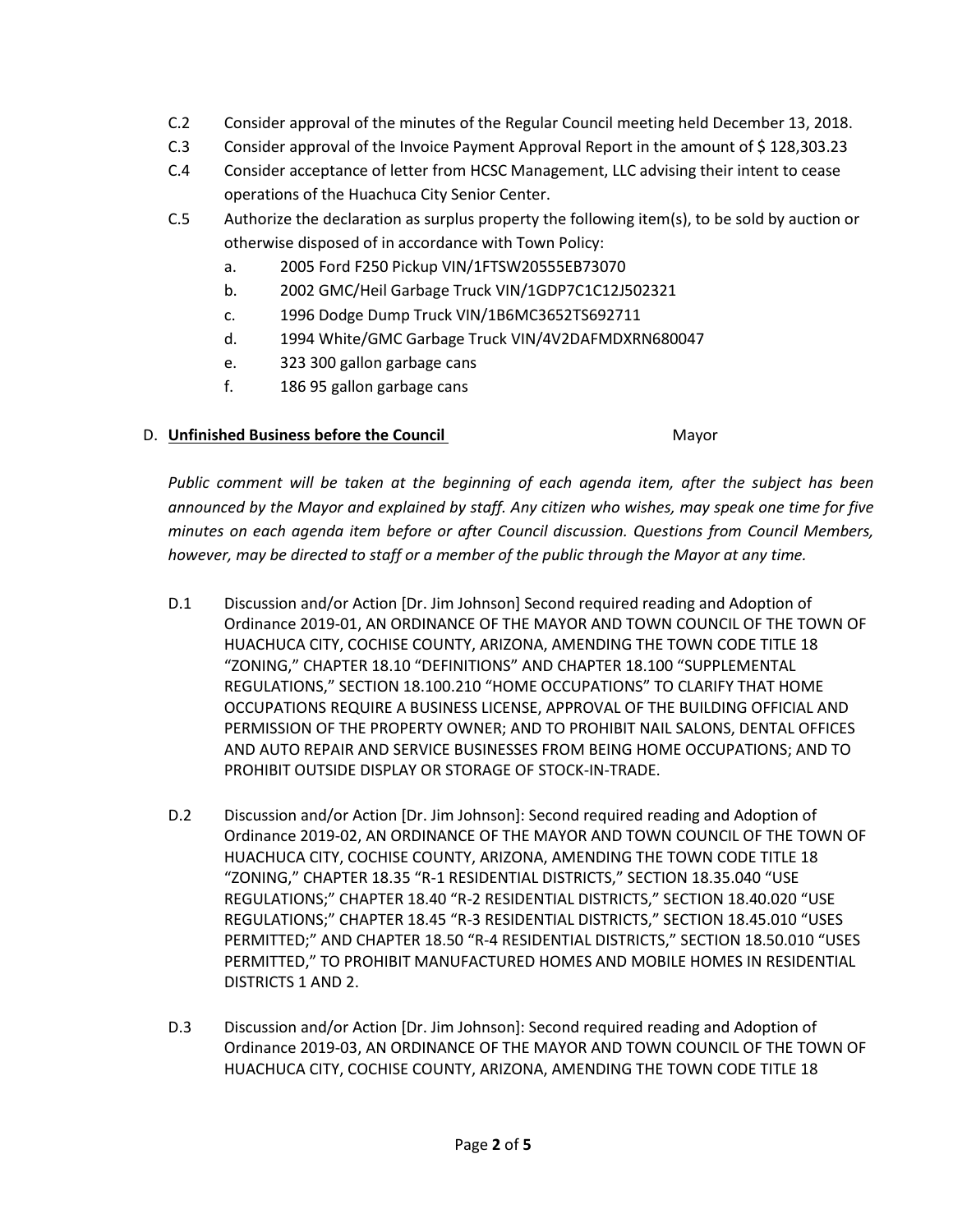"ZONING," CHAPTER 18.110 "SIGN REGULATIONS," BY REPLACING THE TOWN'S SIGN REGULATIONS WITH THE NEW 2018 SIGN REGULATIONS.

- D.4 Discussion and/or Action [Dr. Jim Johnson]; First Reading of Ordinance 2019-04, AN ORDINANCE OF THE MAYOR AND TOWN COUNCIL OF THE TOWN OF HUACHUCA CITY, COCHISE COUNTY, ARIZONA, AMENDING THE TOWN CODE TITLE 18 "ZONING," CHAPTER 18.115 "MANUFACTURED HOME PARKS" BY REPLACING THE TOWN'S MANUFACTURED HOME PARKS REGULATIONS WITH THE NEW 2018 MANUFACTURED HOME PARKS REGULATIONS.
- D.5 Discussion and/or Action [Dr. Jim Johnson]; Second required reading and Adoption of Ordinance 2019-05, AN ORDINANCE OF THE MAYOR AND TOWN COUNCIL OF THE TOWN OF HUACHUCA CITY, COCHISE COUNTY, ARIZONA, AMENDING THE TOWN CODE TITLE 18 "ZONING," CHAPTER 18.120 "RECREATIONAL VEHICLE PARKS" BY REPLACING THE TOWN'S RECREATIONAL VEHICLE PARKS REGULATIONS WITH THE NEW 2018 RECREATIONAL VEHICLE PARKS REGULATIONS.
- D.6 Discussion and/or Action [Dr. Jim Johnson]; Second required reading and Adoption of Ordinance 2019-06, AN ORDINANCE OF THE MAYOR AND TOWN COUNCIL OF THE TOWN OF HUACHUCA CITY, COCHISE COUNTY, ARIZONA, AMENDING THE TOWN CODE TITLE 18 "ZONING," CHAPTER 18.135 "AMENDMENTS," TO ADD NEW SECTION 18.135.035, ESTABLISHING A NEW CITIZEN REVIEW PROCESS FOR REZONING OF PROPERTY, CONDITIONAL USE APPROVAL, DEVELOPMENT PLAN AMENDMENTS AND CHANGES TO ZONING REGULATIONS.
- D.7 Discussion and/or Action [Mayor Wallace]: Second required reading and Adoption of Ordinance 2019-07, AN ORDINANCE OF THE MAYOR AND COUNCIL OF THE TOWN OF HUACHUCA CITY, ARIZONA, AMENDING THE TOWN CODE CHAPTER 2.85 "TOWN FACILITY USE POLICY," SECTION 2.85.050 "CHARGES" AND CHAPTER 10.30 "PARKS, RECREATION AND TRANSPORTATION FACILITIES," SECTION 10.30.030 "USE OF COMMUNITY CENTER," TO REMOVE THE OPTION FOR CERTAIN PRIVATE ORGANIZATIONS TO USE TOWN FACILITIES FREE OF CHARGE.
- D.8 Discussion and/or Action [Councilor Welsch]: Consideration of using participating council members' stipends to help fund the Huachuca City Transit.

# E. **New Business before the Council** Mayor

*Public comment will be taken at the beginning of each agenda item, after the subject has been announced by the Mayor and explained by staff. Any citizen who wishes, may speak one time for five minutes on each agenda item before or after Council discussion. Questions from Council Members, however, may be directed to staff or a member of the public through the Mayor at any time.*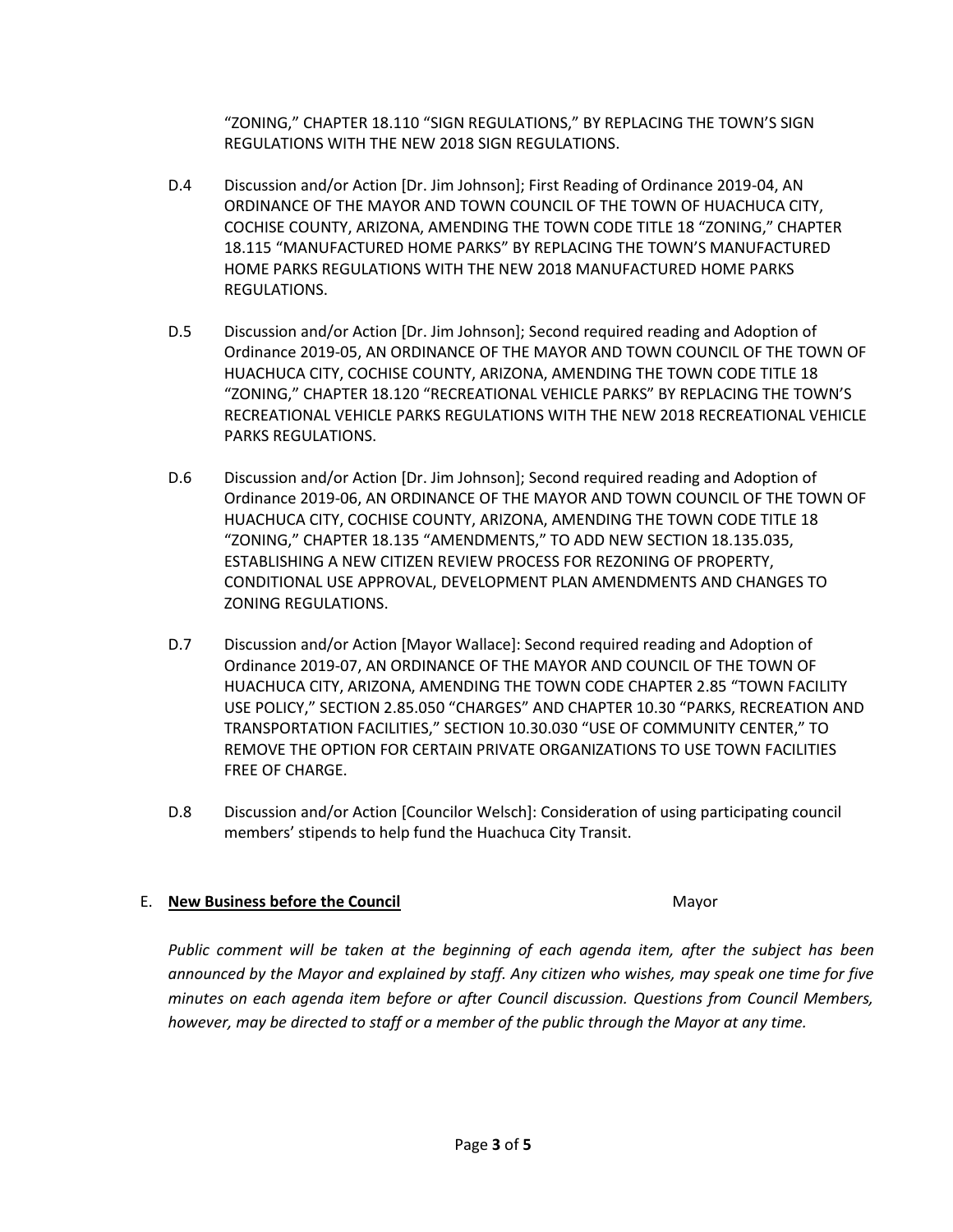- E.1 Discussion and/or Action [Manager Williams]: Consider approval of contract for Keith Barth, to perform magistrate duties for the Town of Huachuca City.
- E.2 Discussion and/or Action [Dr. Jim Johnson]: Consider adoption of Resolution 2019-01, A RESOLUTION OF THE TOWN OF HUACHUCA CITY, COCHISE COUNTY, ARIZONA, DECLARING AS A PUBLIC RECORD OF THE TOWN THAT CERTAIN DOCUMENT KNOWN AS "2018 SIGN REGULATIONS."
- E.3 Discussion and/or Action [Dr. Jim Johnson]: Consider adoption of Resolution 2019-02, A RESOLUTION OF THE TOWN OF HUACHUCA CITY, COCHISE COUNTY, ARIZONA, DECLARING AS A PUBLIC RECORD OF THE TOWN THAT CERTAIN DOCUMENT KNOWN AS "2018 MANUFACTURED HOME PARKS REGULATIONS."
- E.4 Discussion and/or Action {Dr. Jim Johnson]: Consider adoption of Resolution 2019-03, A RESOLUTION OF THE TOWN OF HUACHUCA CITY, COCHISE COUNTY, ARIZONA, DECLARING AS A PUBLIC RECORD OF THE TOWN THAT CERTAIN DOCUMENT KNOWN AS "2018 RECREATIONAL VEHICLE PARKS REGULATIONS."
- E.5 Discussion and/or Action [Manager Williams]: Consider adoption of Resolution 2019-04, A RESOLUTION OF THE TOWN OF HUACHUCA CITY, COCHISE COUNTY, ARIZONA, REQUESTING THE SIERRA VISTA METROPOLITAN PLANNING ORGANIZATION TO COORDINATE WITH THE ARIZONA DEPARTMENT OF TRANSPORTATION TO DESIGN AND INSTALL AN EMERGENCY PRE-EMPTION SIGNAL ON HIGHWAY 90 WITHIN THE TOWN OF HUACHUCA CITY LIMITS.
- E.6 Discussion and/or Action [Councilor Welsch]: Discussion of the current use of the surplus funds, including a review of past authorizations and direction for future use.
- E.7 Discussion and/or Action [Councilor Welsch]: Discussion regarding the current situation relating to the storage of roll-offs at the Town Landfill and previous arrangements for said storage.
- E.8 Discussion and/or Action [Mayor Wallace]: Discussion regarding Council conduct.
- E.9 Discussion and/or Action [Manager Williams]: Consider purchase approval of a Public Works truck, up to \$10,000.
- E.10 Discussion and/or Action [Manager Williams]: Request of Council direction to staff to explore the annexation of Lower Huachuca City.
- E.11 Discussion and/or Action [Mayor Wallace]: First reading of Ordinance 2019-08, AN ORDINANCE OF THE MAYOR AND TOWN COUNCIL OF THE TOWN OF HUACHUCA CITY, COCHISE COUNTY, ARIZONA, AMENDING THE TOWN CODE TITLE 13 "WATER," CHAPTER 13.05 "WATER SYSTEM ADMINISTRATION," SECTION 13.05.010 "MANAGEMENT OF WATER SYSTEM;" CHAPTER 13.10 "APPLICATION FOR SERVICE," SECTION 13.10.010 "APPLICATION FOR WATER," SECTION 13.10.030 "VIOLATION OF APPLICATION PROVISIONS;" CHAPTER 13.15 "DEPOSIT," SECTION 13.15.010 "DEPOSIT REQUIRED;" "CHAPTER 13.20 "DISCONTINUANCE OF SERVICE;" "CHAPTER 13.25 "RATES AND BILLS," SECTION 13.25.010 "WATER RATES," SECTION 13.25.030 "WATER BILLS," SECTION 13.25.050 "TURN OFFS AND